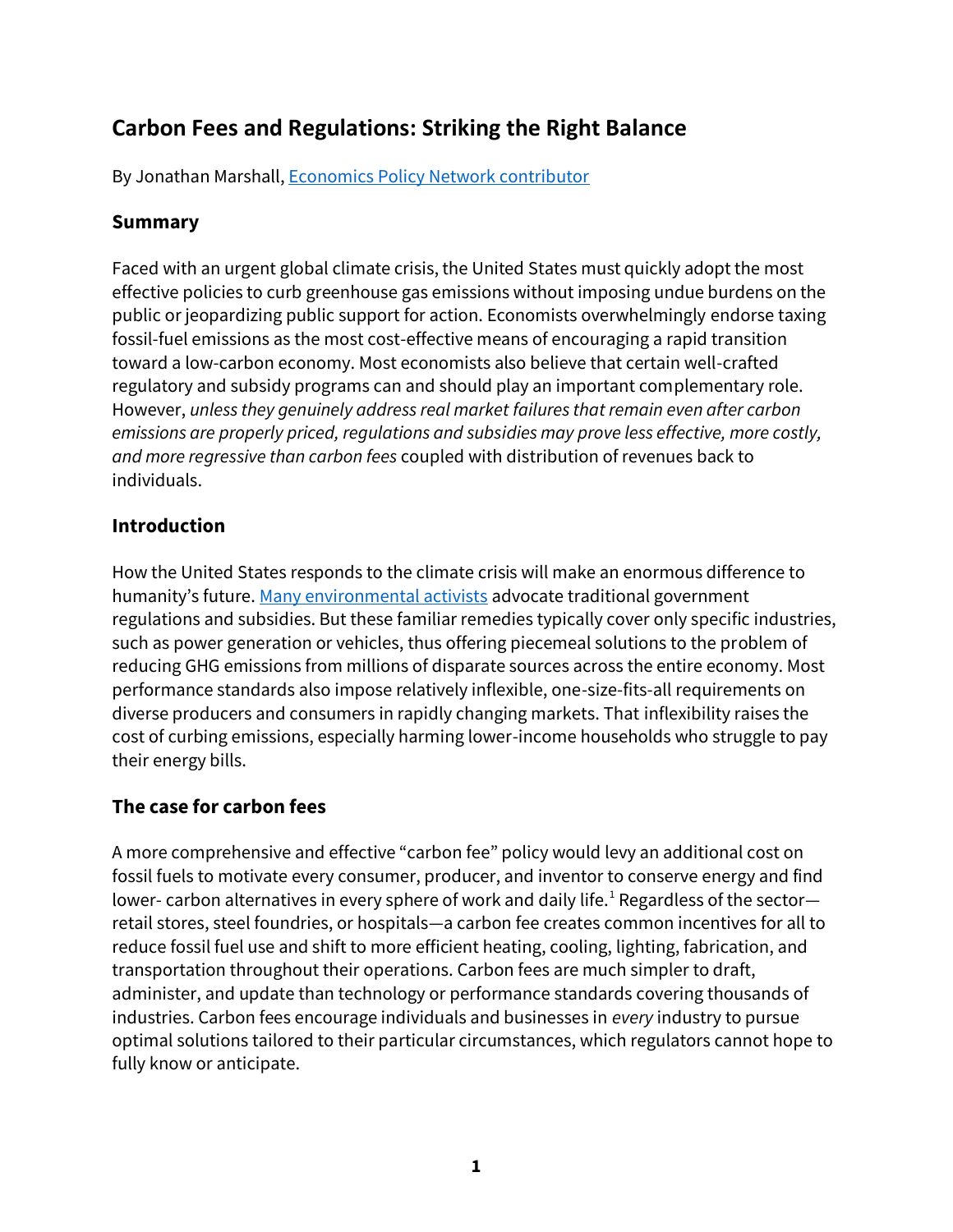By steadily raising the cost of fossil energy embedded in all goods and services bought and sold in the economy, moreover, carbon fees provide a financial incentive for individuals and organizations to go *beyond* minimum regulatory requirements, in order to reduce costs as much as possible by lowering their carbon footprint. At the same time, price incentives respect individual freedom of choice more than regulatory commands.

Carbon fees are also highly flexible. Their rates can be adjusted, or ramped, as environmental conditions warrant, as our understanding of climate science grows, and political will permits. To help households transition to a low-carbon future and serve the goal of economic justice, the revenues raised by carbon fees can be returned to individuals as lump-sum dividends.

Perhaps most important, carbon fees are a powerful way to encourage the *discovery and implementation of innovations*, from efficiency tweaks to leap-frog breakthroughs. Nobel laureate economist Paul Romer argues that even a relatively small but rising carbon fee will generate rapid technological advances and slash fossil fuel consumption much faster than most current models assume. $2$ 

The consensus among economists for pricing carbon is as overwhelming as that among climate scientists about the human contribution to climate change. More than 3,500 economists, an unprecedented number, have joined 27 Nobel laureates and other leaders in their field to endorse [a statement](https://www.clcouncil.org/economists-statement/) declaring that a carbon tax-and-dividend policy "offers the most cost-effective lever to reduce carbon emissions at the scale and speed that is necessary. By correcting a well-known market failure, a carbon tax will send a powerful price signal that harnesses the invisible hand of the marketplace to steer economic actors towards a lowercarbon future."<sup>3</sup> Denial is not a credible response to these experts any more than it is to climate scientists. As Christopher Udry, King Professor of Economics at Northwestern University, [put it](http://www.igmchicago.org/surveys/carbon-tax), "This is as clear as economics gets; [a fee] provides incentives to find minimally costly ways to reduce emissions."

# **Cost, equity, & effectiveness: the problems with (many) regulations and subsidies**

Corporate Average Fuel Economy (CAFE) standards are a classic example of a wellintentioned regulation that achieves some worthy environmental goals, but less effectively and at a higher cost than carbon taxes could. Such standards do nothing to lower emissions from existing vehicles. By raising the average cost of new cars relative to old cars, they discourage people from upgrading to cleaner vehicles. Carbon taxes, on the other hand, encourage car owners to operate their existing vehicles more efficiently (e.g., driving fewer discretionary miles and at lower highway speeds), to use lower-carbon fuels where available, and to purchase cleaner vehicles that will lower their fuel costs. As consumers pay more attention to those costs, manufacturers will in turn be motivated to develop and incorporate more fuel-efficient, low- carbon designs as quickly and cost-effectively as possible.<sup>4</sup>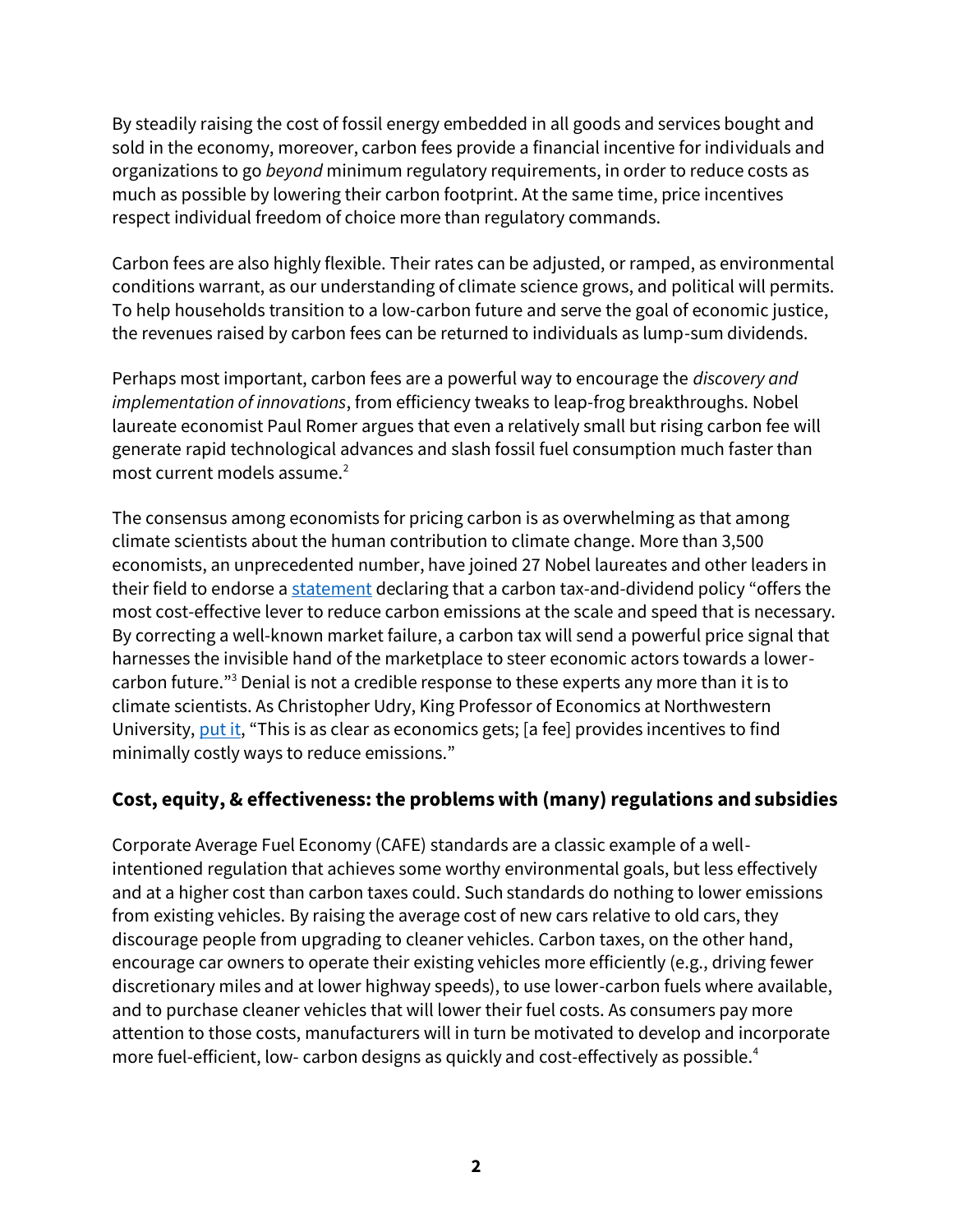A 2013 study by four economists at M.I.T. concluded that fuel economy standards cost the U.S. economy six to 14 times more than a higher federal gas tax would have for the same reduction in fuel use over a period of four decades.<sup>5</sup> As the lead autho[r explained](https://www.nytimes.com/2013/02/22/opinion/the-case-for-a-higher-gasoline-tax.html?partner=rss&emc=rss&_r=1&), "That is because a gas tax provides immediate, direct incentives for drivers to reduce gasoline use, while the efficiency standards must squeeze the reduction out of new vehicles only. The new standards also encourage more driving, not less." UC Davis economist Mark Jacobsen similarly determined that owing to high compliance costs and modest effectiveness, national fuel economy standards lower greenhouse emissions at a cost of \$307 per ton of CO2—a price far higher than most carbon tax proposals. He also determined that the overall cost of the program falls more heavily on lower- income individuals.<sup>6</sup>The rationale for such standards largely disappears if fuel prices are raised through a carbon fee to reflect the impacts of tailpipe emissions on climate.

A wide range of credible studies estimate that many other green programs in the United States and Europe, including incentives for home weatherization, rooftop solar panels, electric vehicle purchases, and "low carbon" fuels, range in cost from \$100 to \$2,200 per ton of CO2.<sup>7</sup> As we will see, some of these programs may be justified by other social benefits, such as improved health from cleaner air. In general, however, they tend to target narrow sectors of the economy at relatively high cost. As one program is piled on top of another, the costs add up, putting an undue burden on consumers and businesses without necessarily achieving the dramatic emissions reductions demanded by the climate emergency.

Excessive social costs cannot be ignored, even if they are disguised. Individuals may eventually chafe at paying higher costs and at facing undue restrictions on their choices, undercutting political support for action. Companies will try to lower their higher costs by paying lawyers to exploit loopholes in regulatory language, and by lobbying regulators to ease their burden. They will also mobilize political campaigns to undermine public support for expensive climate solutions. If they fail to evade the burdens of regulation, companies will pass many of their costs onto consumers, with impacts akin to regressive sales taxes.

Many clean-energy subsidies also have regressive impacts. As two University of California scholars demonstrated in a study of subsidies for hybrid and electric vehicles, residential solar electric power systems and water heaters, and other categories, "Overall, the bottom three income quintiles have received about 10% of all credits, while the top quintile has received about 60%. The most extreme is the program aimed at electric vehicles, where we find that the top income quintile has received about 90% of all credits."<sup>8</sup>

They also pointed out that "Whereas tax credits are received disproportionately by highincome households, a carbon tax would be paid disproportionately by high-income households." In addition, the revenues raised by carbon fees can readily be returned as lump sum payments to individuals, fully mitigating the economic impacts of the climate transition on most low- and middle-income households and making carbon fees even more progressive.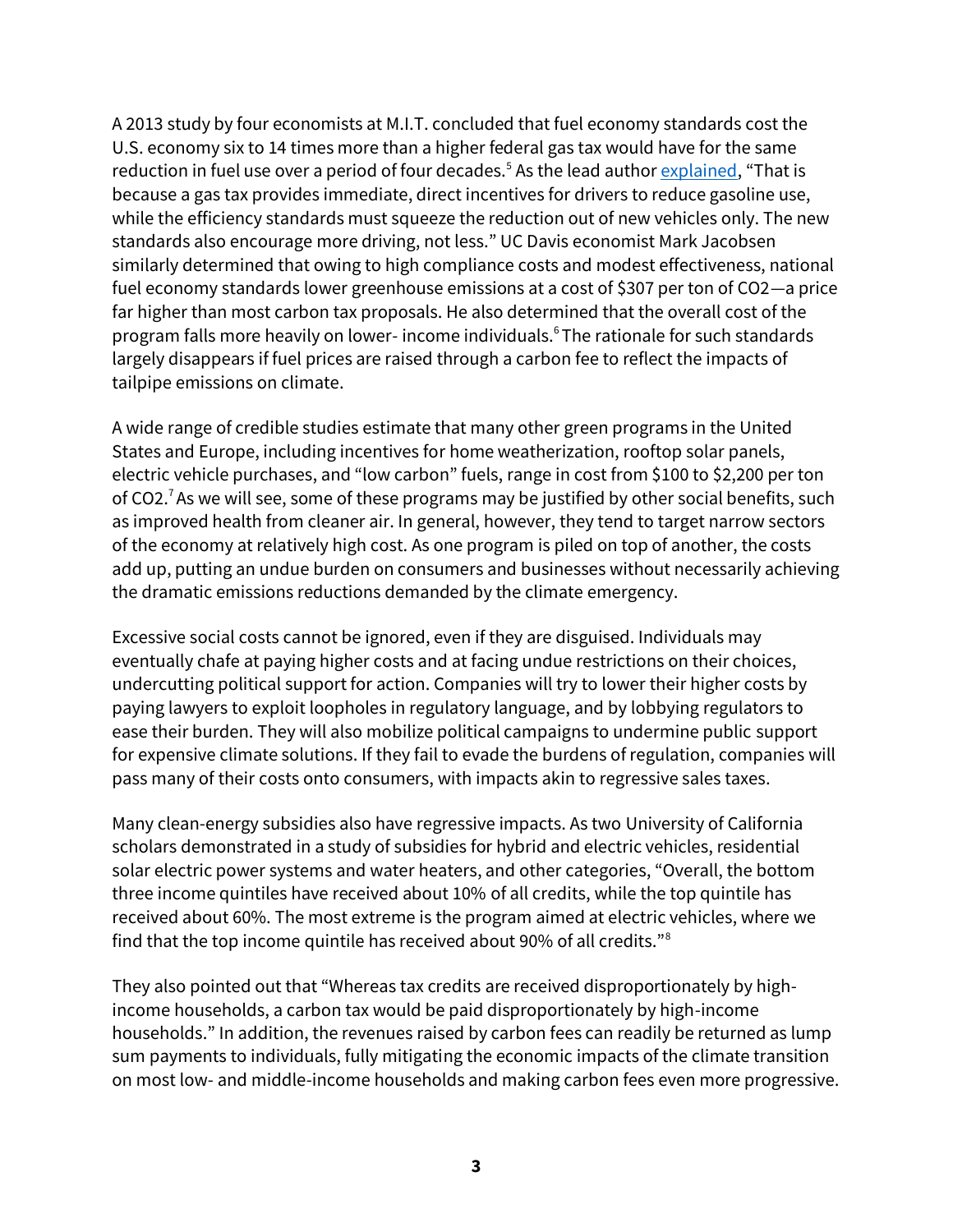At their worst, some subsidies, like the Renewable Fuel Standard, are sustained by pork barrel politics more than any demonstrated environmental benefits. Every four years, presidential candidates reassure corn farmers in Iowa of their absolute commitment to supporting ethanol as a fuel additive. Yet a Congressional Budget Office report concluded in 2014, "using corn ethanol in place of gasoline has only limited potential to reduce greenhouse gas emissions (and some researchers estimate that it could actually increase emissions)."<sup>9</sup>A 2013 report by the Organization for Economic Cooperation and Development pegged the cost of U.S. biofuels policy at more than \$400 per ton of CO2 abated.<sup>10</sup> Citing the agribusiness industry's role in keeping the program alive, economist Ed Dolan [observed](https://www.salon.com/2019/03/12/a-carbon-tax-should-be-the-centerpiece-of-the-green-new-deal/) that a carbon tax would "help defuse the danger of opening the choice of winners to influence by special interests" and "reduce the risk that that dead ends would never be abandoned, even when they are shown to have failed."

## **The case for limited regulations and subsidies as complements to a carbon fee**

Although carbon taxes do the best job of correcting the broad failure of markets to properly price pollution, they are not a complete solution to the climate crisis. Some specific market failures or opportunities may respond better to regulations or subsidies.<sup>11</sup> Such instances may arise when:

- *Carbon fees don't impact the specific problem*. For example, mandates are better for dealing with emissions sources that are hard to measure or price, such as methaneburping cows or industrial leaks of methane. Land-use regulations and subsidies are more appropriate than carbon fees for promoting carbon sequestration in soils and forests, and to promote denser, transit-friendly development that lowers the energy needs of the transportation sector.
- *Market barriers muffle the impact of carbon taxes*. Energy efficiency standards for buildings address a well-known disconnect between the incentives of landlords and tenants to invest in energy-saving retrofits.<sup>12</sup> Low-cost government information programs like **Energy Star** help overcome widespread consumer ignorance about potential energy savings from more efficient appliances.

• *Regulations and subsidies provide ancillary benefits*. Targeted subsidies to accelerate the transition to electric vehicles may be warranted by the large public health benefits from cleaner air. Most economists also endorse some government subsidies and standards to spur basic research and development for early-stage clean technologies such as solar power and batteries, taking into account the broad social benefits from knowledge spillovers and efficiencies achieved from greater production scale.<sup>13</sup>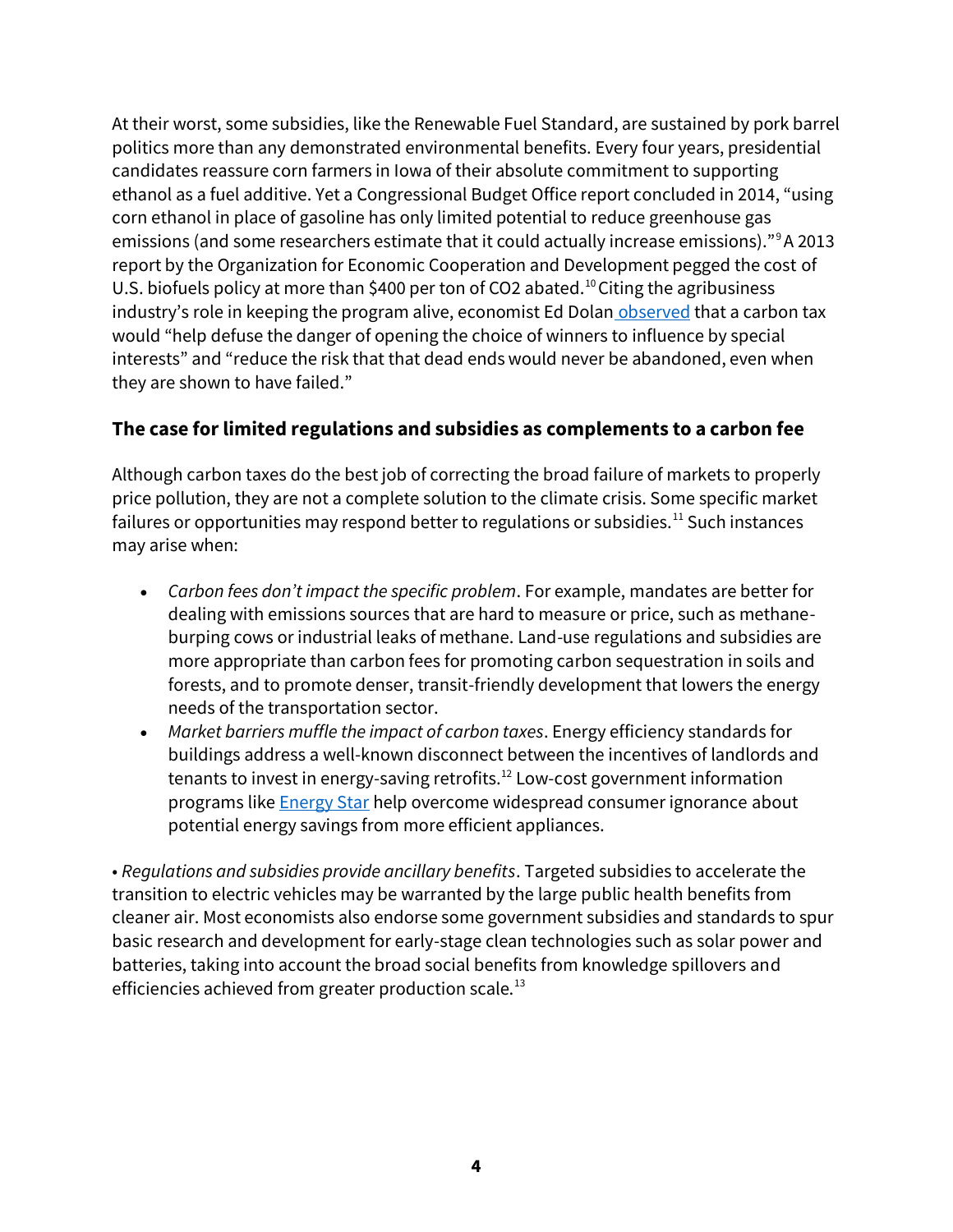## **Lessons from California**

Even where a theoretical case exists for particular regulations, however, policymakers need to carefully evaluate their real-world impact. California, for example, now has a host of ad hoc and sometimes overlapping programs to subsidize renewable energy, cleaner vehicles, alternative fuels, energy efficiency, zero-emission homes, and more—all piled on top of its cap-and-trade program to price carbon.<sup>14</sup> The state's nonpartisan Legislative Analyst's Office (LAO) cautioned, "Although some . . . market failures almost certainly exist, we found limited evidence to suggest that the current mix of policies are effectively addressing these failures."<sup>15</sup>A 2016 report by the LAO observed that optimistic estimates of the cost per ton of CO2 abated exceeded \$100 for about half the programs—at a time when the state's cap-andtrade market imposed a price on CO2 of less than \$13 per ton (see Figure 1).<sup>16</sup>

In view of these issues, the LA[O encouraged](https://lao.ca.gov/Publications/Report/3912) the Legislature in 2018 to "consider modifying or eliminating some of the more costly programs and, instead, relying more heavily on cap-andtrade (or a carbon tax) to encourage the lowest-cost emission reductions. . . The Legislature might want to direct agencies to ensure that any GHG reduction policy beyond carbon pricing is based on strong evidence that a market failure exists and the policy is effectively targeted at addressing that identified market failure."

## **Conclusion**

The LAO's advice also applies to national policymakers, as they craft long-overdue measures to address the impending threat of climate disruption. Given the high stakes, they have a profound responsibility to ensure that programs addressing the climate crisis are as effective, cost-efficient, and equitable as possible. Carbon fee-and-dividend policies pass all three tests. They cover the vast majority of carbon emissions, unlike regulations that target only specific industries or technologies. They encourage cost-effective reduction of carbon emissions by putting the same price on carbon in all sectors, unlike regulations whose compliance costs vary widely from sector to sector. Perhaps most important, market solutions harness the vastly superior knowledge that individual consumers and producers have of their unique and changing circumstances, which government regulators can never equal. Market incentives also accelerate progress by rewarding innovations that achieve greenhouse gas reductions above and beyond regulatory targets. Well- crafted regulatory and subsidy programs can and should play an important complementary role, but only if they genuinely address real market failures that remain even after carbon emissions are properly priced.

*This paper reflects the author's views and not necessarily those of the Citizens' Climate Lobby*.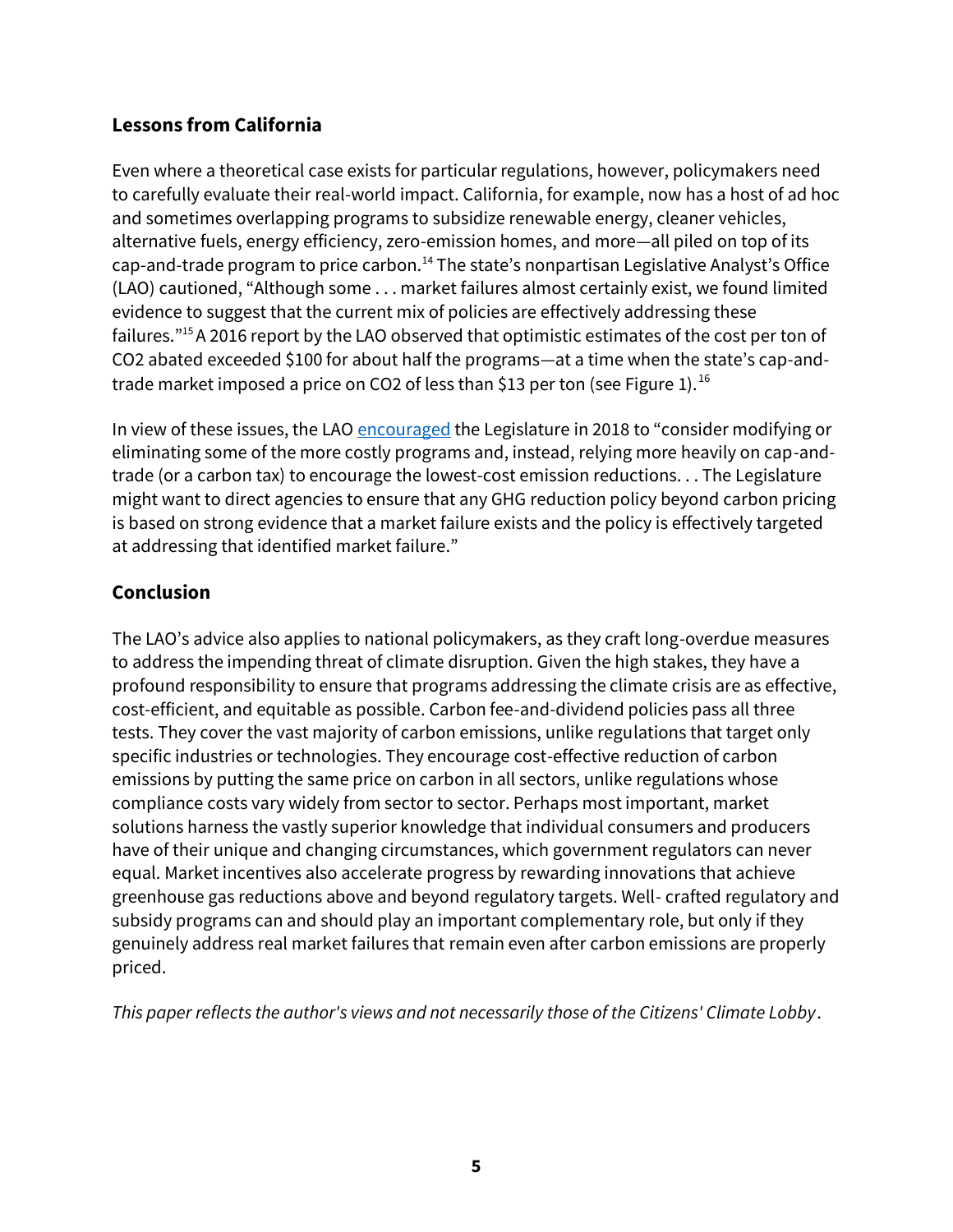| <b>Estimated Average Cost Per Ton of</b><br><b>Reduction Varies Greatly</b>                                                                                                                                                                                                                                                                |                      |
|--------------------------------------------------------------------------------------------------------------------------------------------------------------------------------------------------------------------------------------------------------------------------------------------------------------------------------------------|----------------------|
| Program                                                                                                                                                                                                                                                                                                                                    | <b>Cost Per Tona</b> |
| Organics and recycling loans                                                                                                                                                                                                                                                                                                               | \$4                  |
| Forest health                                                                                                                                                                                                                                                                                                                              | 4                    |
| Dairy digester research and development program                                                                                                                                                                                                                                                                                            | 8                    |
| Organics composting/digestion grants                                                                                                                                                                                                                                                                                                       | 9                    |
| Forest legacy                                                                                                                                                                                                                                                                                                                              | 10                   |
| Recycling manufacturing                                                                                                                                                                                                                                                                                                                    | 15                   |
| Delta and coastal wetlands restoration                                                                                                                                                                                                                                                                                                     | 30                   |
| State water and efficiency and enhancement program                                                                                                                                                                                                                                                                                         | 33                   |
| Clean vehicle rebates                                                                                                                                                                                                                                                                                                                      | 46                   |
| Sustainable agricultural lands conservation                                                                                                                                                                                                                                                                                                | 59                   |
| Mountain meadow ecosystems restoration                                                                                                                                                                                                                                                                                                     | 113                  |
| Urban and community forestry                                                                                                                                                                                                                                                                                                               | 116                  |
| Water-energy grant program                                                                                                                                                                                                                                                                                                                 | 141                  |
| Affordable housing and sustainable communities                                                                                                                                                                                                                                                                                             | 191                  |
| Single-family solar photovoltaics <sup>b</sup>                                                                                                                                                                                                                                                                                             | 209                  |
| Transit and intercity rail capital                                                                                                                                                                                                                                                                                                         | 259                  |
| Single-family energy efficiency and solar water heating <sup>b</sup>                                                                                                                                                                                                                                                                       | 282                  |
| Large multifamily energy efficiency and renewables <sup>b</sup>                                                                                                                                                                                                                                                                            | 343                  |
| Enhanced fleet modernization program "plus-up"                                                                                                                                                                                                                                                                                             | 414                  |
| Truck and bus voucher incentives                                                                                                                                                                                                                                                                                                           | 452                  |
| Incentives for public fleets pilot project for DACs                                                                                                                                                                                                                                                                                        | 725                  |
| <b>Overall Average</b>                                                                                                                                                                                                                                                                                                                     | <b>\$57</b>          |
| a Calculated as the amount of cap-and-trade funds awarded to a program divided by the total estimated<br>greenhouse gas (GHG) emission reductions from the projects that receive cap-and-trade funds.<br><sup>b</sup> Assumes GHG reductions at the midpoint of the administration's estimated range.<br>DACs = disadvantaged communities. |                      |

#### **Figure 1 – Estimated cost-per-ton of CO2 reduction from California environmental programs.**

----------------------------------------------------------------------------------------------------------------------------

Source: [Legislative Analysts' Office, 2016](https://lao.ca.gov/Publications/Report/3445)

1 For international evidence that carbon taxes work, see Jonathan Marshall, "[Carbon Taxes Can Do the Job](https://community.citizensclimate.org/content/resources/economics/carbon-taxes-can-do-the-job-economics-policy-network.pdf)," April 2019.

2 Paul Romer, "[Conditional Optimism](https://paulromer.net/conditional-optimism-technology-and-climate/)," October 8, 2018. See also Rong Wang et al, "[Induced Energy-Saving](http://dx.doi.org/10.1016/j.joule.2019.07.024)  [Efficiency Improvements Amplify Effectiveness of Climate Change Mitigation](http://dx.doi.org/10.1016/j.joule.2019.07.024)," *Joule* (2019).

 $3$  The market failure here is the failure of polluters to pay the social cost of the damage they cause—referred to by economists as a "negative externality."

4 Jonathan Marshall, "[Are Carbon Fees Effective For Reducing Emissions in Transportation?](https://community.citizensclimate.org/content/contents/training/Economics/EPN-Transportation-Paper-3-9-19.pdf)" March 2019.

5 Valerie Karplus, et al., "[Should a vehicle fuel economy standard be combined with an economy-wide](https://www.sciencedirect.com/science/article/pii/S0140988312002150)  [greenhouse gas emissions constraint? Implications for energy and climate policy in the United States](https://www.sciencedirect.com/science/article/pii/S0140988312002150)," *Energy Economics*, 36 (March 2013), 322-333.